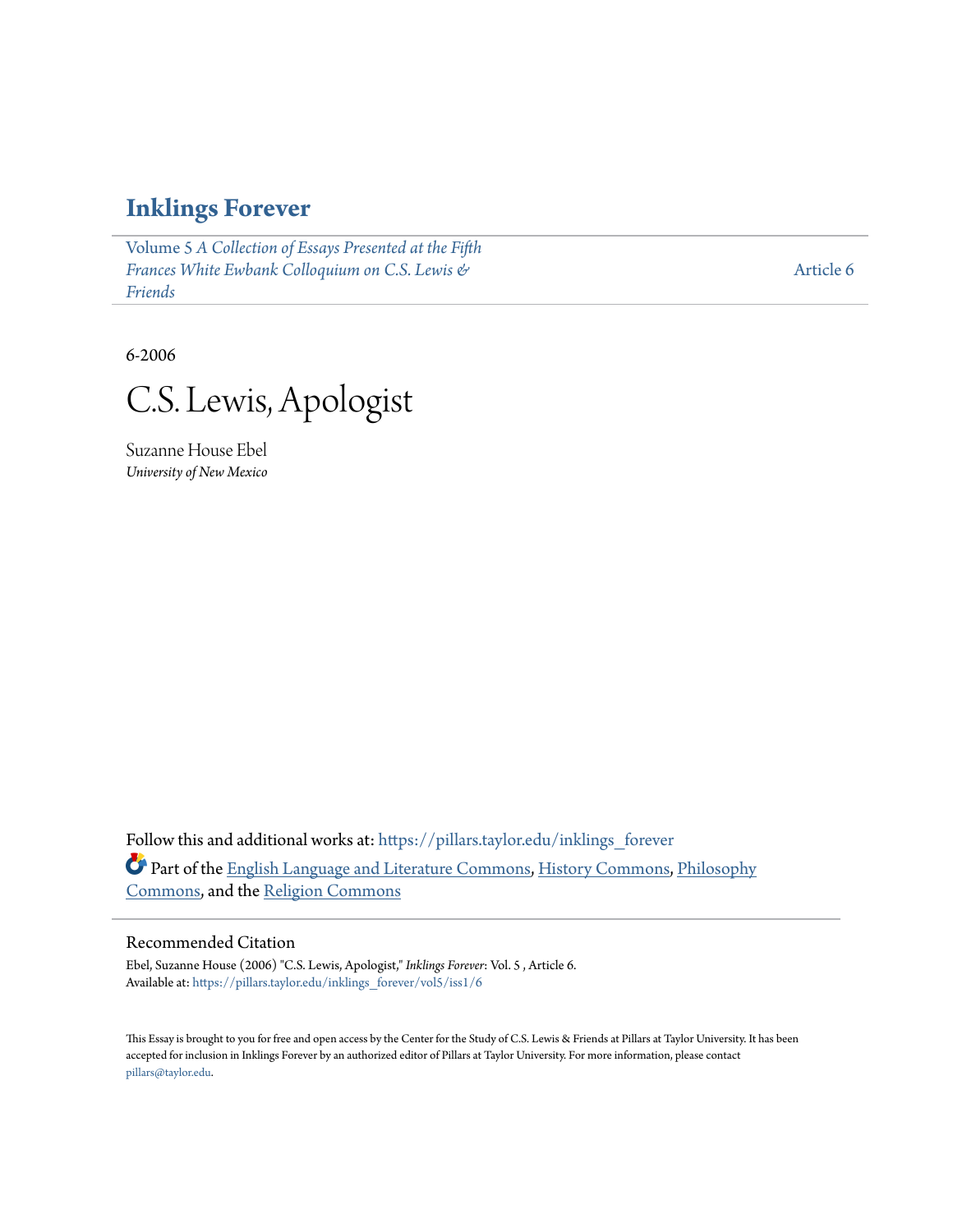# **INKLINGS FOREVER, Volume V**

# A Collection of Essays Presented at the Fifth FRANCES WHITE COLLOQUIUM on C.S. LEWIS & FRIENDS

Taylor University 2006

Upland, Indiana

## **C.S. Lewis, Apologist**

Suzanne Ebel

Ebel, Suzanne. "C.S. Lewis, Apologist" Inklings Forever 5 (2006) www.taylor.edu/cslewis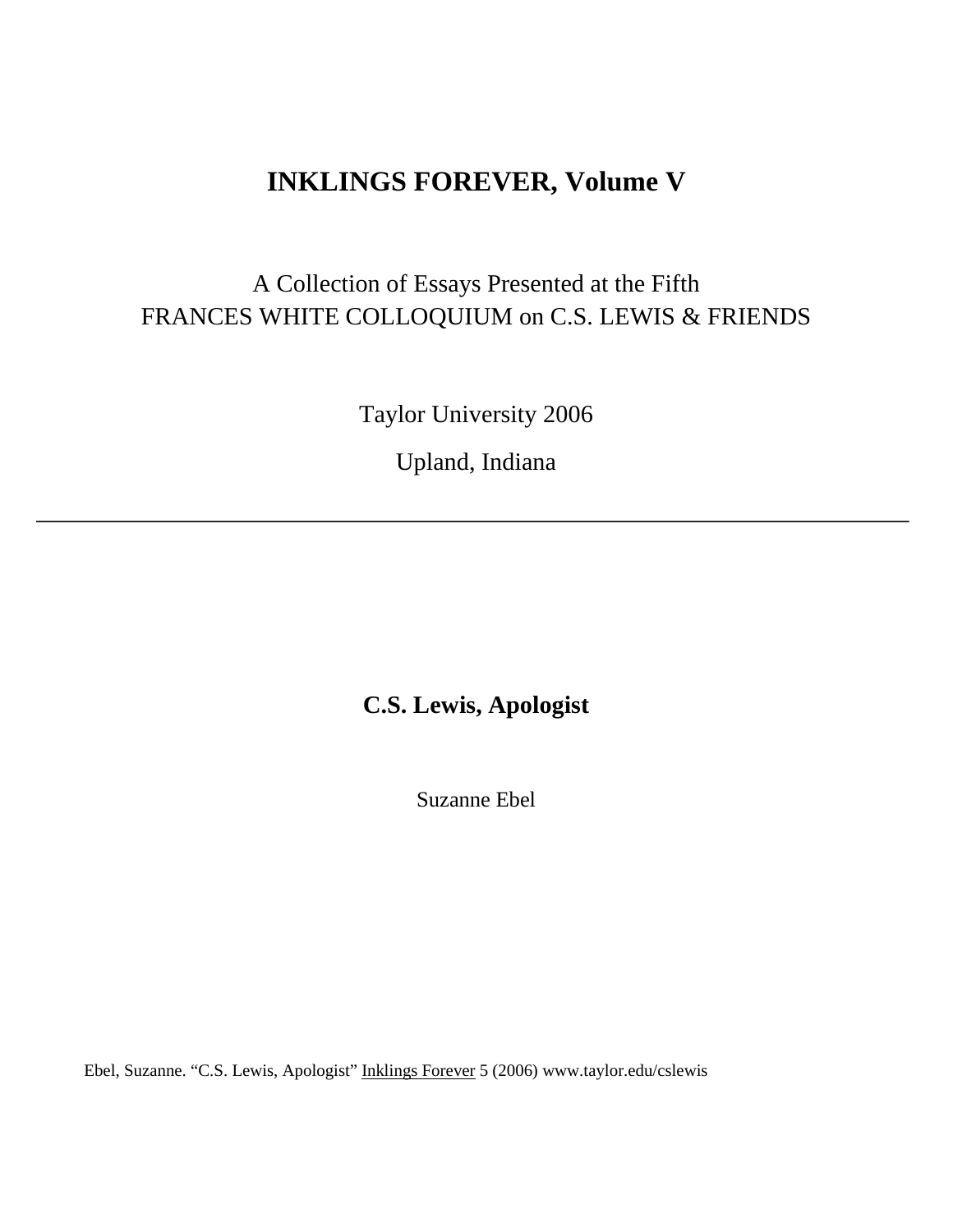#### **C.S. Lewis, Apologist** Suzanne Ebel

*I think Gaius and Titius may have honestly misunderstood the pressing educational need of the moment. They see the world around them swayed by emotional propaganda—they have learned from tradition that youth is sentimental—and they conclude that the best thing they can do is to fortify the minds of young people against emotion. My own experience as a teacher tells an opposite tale. For every one pupil who needs to be guarded from a weak excess of sensibility there are three who need to be awakened from the slumber of cold vulgarity. The task of the modern educator is not to cut down jungles but to irrigate deserts. The right defence against false sentiments is to inculcate just sentiments . . . a hard heart is no infallible protection against a soft head. C.S. Lewis, The Abolition of Man*

C.S. Lewis wrote to his priest confidant, in a collection now known as The Latin Letters, that he felt, having reached his 50s, he had written all he had in him to say; that the present period of his life was the beginning of the end of his productive life. So he determined to go back to what he knew best, children's stories. A few years ago, nearing the completion of my doctoral work in Lewis's apologetics and about the same age, I had similar feelings. Nevertheless, C.S. Lewis continued to be an encouragement to me. As a Presbyterian Minister, I have been teaching adults and preaching in the church for over 25 years, and I have recently entered the Department of Religious Studies at the University of New Mexico, feeling honored to be teaching Lewis's apologetics in both arenas. In doing so I have found a whole new generation of students eager to learn how C.S. Lewis translates the Christian faith. I share Lewis's passion to try to break down intellectual barriers to the Christian faith, for this is no less a calling today than it was in the time he first wrote advice for doing apologetics.

In this paper, I want to remind us of Lewis's gifted balancing of reason and imagination as he translates the Christian faith. I will also review Lewis's principles for doing apologetics (that is, participating in the exercise of giving a reasoned defense of the Christian faith), with the primary focus being his defense of miracle, or the supernatural, since this was his starting point. His commitment to the supernatural aspect of Christianity formed the very center of his theology, especially with regard to his critique of the naturalistic worldview, still the most prevailing secular worldview of our day. I will also affirm the importance and relevance of Lewis's

approach to doing apologetics in our own post-modern culture, even though he was writing in the sunset of the modern age. I am encouraged, in that during the most recent semester in my classes there have been "aha" moments for two very different individuals who upon hearing Lewis's words read have finally understood central truths of the faith they had struggled with for years.

One of Lewis's great gifts was his ability to appeal to both mind and heart, addressing the problem of God in both modernity and now post-modernity. Dr. Bruce Edwards, our keynote speaker at the last colloquium here at Taylor University, says it beautifully in his essay "A Thoroughly Converted Man: C.S. Lewis in the Public Square" in The Pilgrim's Guide: C.S. Lewis and the Art of Witness. He writes, "In Lewis we find a profound integration: an imagination married to reason and transformed by the revelation of the person of Christ . . . This thoroughly converted man offered the academic and the Christian world a scholarship that incarnates the ancient faith, and does so in the most disarming yet natural ways." (Mills 29) Christopher Mitchell wrote of Lewis that he wanted "to prepare the mind and imagination for the Christian vision." (5) A translation of the Christian faith characterized by these qualities makes C.S. Lewis particularly attractive in a climate of at least perceived heavy-handedness on the part of some Christian evangelists.

One of the advantages we have as fully entrenched post-moderns is that we are witnessing a renewed interest in the mystical, angelic, and/or spiritual world, and our mentor apologist may once again become central as an effective translator of Christian orthodoxy.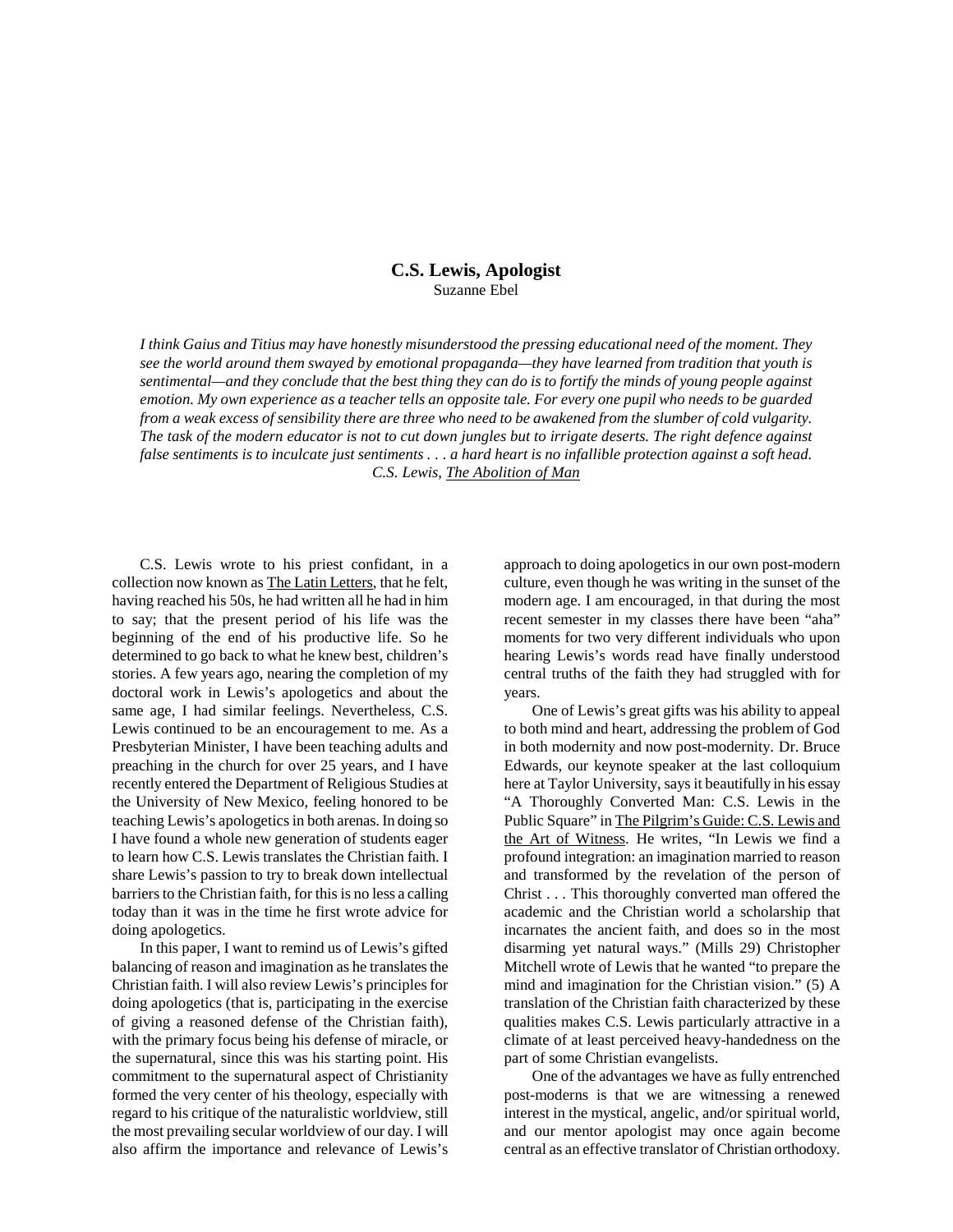"Spirituality" is one of our culture's favorite words; yet as Lewis would quickly agree, spirituality without the Incarnation of Jesus Christ at the center is a dangerous spirituality indeed. Therefore, we need Lewis's apologetic guidance more than ever.

As I see it, the most pressing apologetic issue of the moment is that people don't "get it." The secular world, and some of the Christian church without realizing it, has fallen into the naturalistic premise that human beings and not God are the apex of the natural world, and thus God is regarded not as Lord but as a kind of benevolent landlord to be called upon in an emergency, but not the One to whom we are responsible to love and serve. Bypassing (or rejecting) the God of Revelation in Jesus Christ, people hold themselves distant from the God who is present with us and loves us. Consumerist materialism aids and abets this fear of intimacy and accountability. This naturalistic worldview, evolving since the Enlightenment of the  $18<sup>th</sup>$ century toward an ever greater secular hostility to God, allows one to hold at bay the personal God who desires to forgive and reconcile human beings to himself, the God who is present among us and will not abandon his creatures. Father John Courtney Murray in his profound little book The Problem of God lays out the cultural landscape that has led us to the post-modern problem of what he labels "the will to atheism" in secular culture, and a rationalistic Christianity in the church. Thus, entering into the psychologically risky business of awakening the soul, the apologist does well to embrace Lewis's balanced understanding of the needs of both mind and heart.

Lewis said this (bifurcation) is very understandable in people who do not have revelation, for whom Christianity is not a supernatural faith. He knew this from his own experience, moving over the years from atheism, to theism, and finally with the help of his friend and colleague J.R.R. Tolkien, to submission to the Christian God. In the Narnia tales Lewis calls us into an imaginative mode which allows us the freedom to come or go. Just as children are less shy to talk with animals and puppets than with adults, so adults may find it less threatening to enter the spiritual world through the wardrobe.

Lesslie Newbigin affirms in his book The Gospel in a Pluralistic Society that the imagination is at work, however, not only in the literary and theological mind but also in the heart and mind of the scientist. If this is so, how does the apologist re-orient the scientist's imagination to God rather than solely to natural phenomena? How does the apologist appeal to the naturalistically-formed mind of the youthful materialist of the twenty-first century? What does the apologist have to say to today's Christian mothers who cannot say why a liturgical statement in one of their children's Berenstain Bears books, "Nature is all there is, ever was, or ever will be," is antithetical to the Christian faith. As one Christian education leader asked, "How do we wake these people up?"

That is also my question. How do we wake people up? Interestingly, the church in New Mexico consists of people from one end of the philosophical spectrum to the other, from the nuclear physicists of Los Alamos Labs who sit next to me in a choral group in Santa Fe, to the moms who teach Sunday School in the mainline churches I have pastored, to the Buddhist salon owner who cuts my hair every two months, to mature Christian adults in my classes and pews. How do we talk to them about the Christian God as the One and Only God unique among all other religions? And teach them to talk to others? How do we help them reconcile their heads and hearts, and heal the schism between spirit and matter, between intellect and imagination. How do we move from a "salad bar Christianity," as Charles Colson called it (Christianity Today, 80) to a worldview which embodies an understanding of the Christian faith. More than any other apologist I know of, C.S. Lewis effectively communicates across all these categories and cultural barriers, from the housewife to the nuclear physicist.

Lewis was right when he said that in all his conversations about Christianity he would insist on being uncompromising that Christianity is a supernatural faith. This is a first principle of apologetics for Lewis. Supernaturalism sets Christianity apart from all other religions. It is his key argument, upon which all other arguments are based.

Everyone enters a discussion with some presuppositions. Many do not state them clearly, even if they are aware of them. Lewis does—a legacy from his tutor W. T. Kirkpatrick. He says simply and firmly that to exclude the supernatural is to cease to be Christian. This is his number one principle of apologetics. We are probably all familiar with his two greatest visions of the supernatural character of the Christian faith; one in his essay "The Grand Miracle" in his book Miracles, and his reasoned argument for the claims of Jesus Christ in Mere Christianity.

Second, whatever one wants to "defend," Lewis says, one must draw boundaries around it, beyond which it would become something different from what is being defended. Having established that boundaries of definition and clarity are required in a defense of a doctrine, Lewis calls to account those who go beyond the boundaries; for example, challenging priests in one of his talks for claiming their titles as priests while dishonestly espousing other than central Christian doctrines. He took liberal theologians heavily to task for this. The supernatural faith Lewis espouses is characterized by the "faith preached by the Apostles, attested by the Martyrs, embodied by the creeds, expounded by the Fathers." (90) Whatever any one of us may think about God or man, our thinking as apologists, he says, is to be guided by orthodox Christianity, and it is not our business to defend our or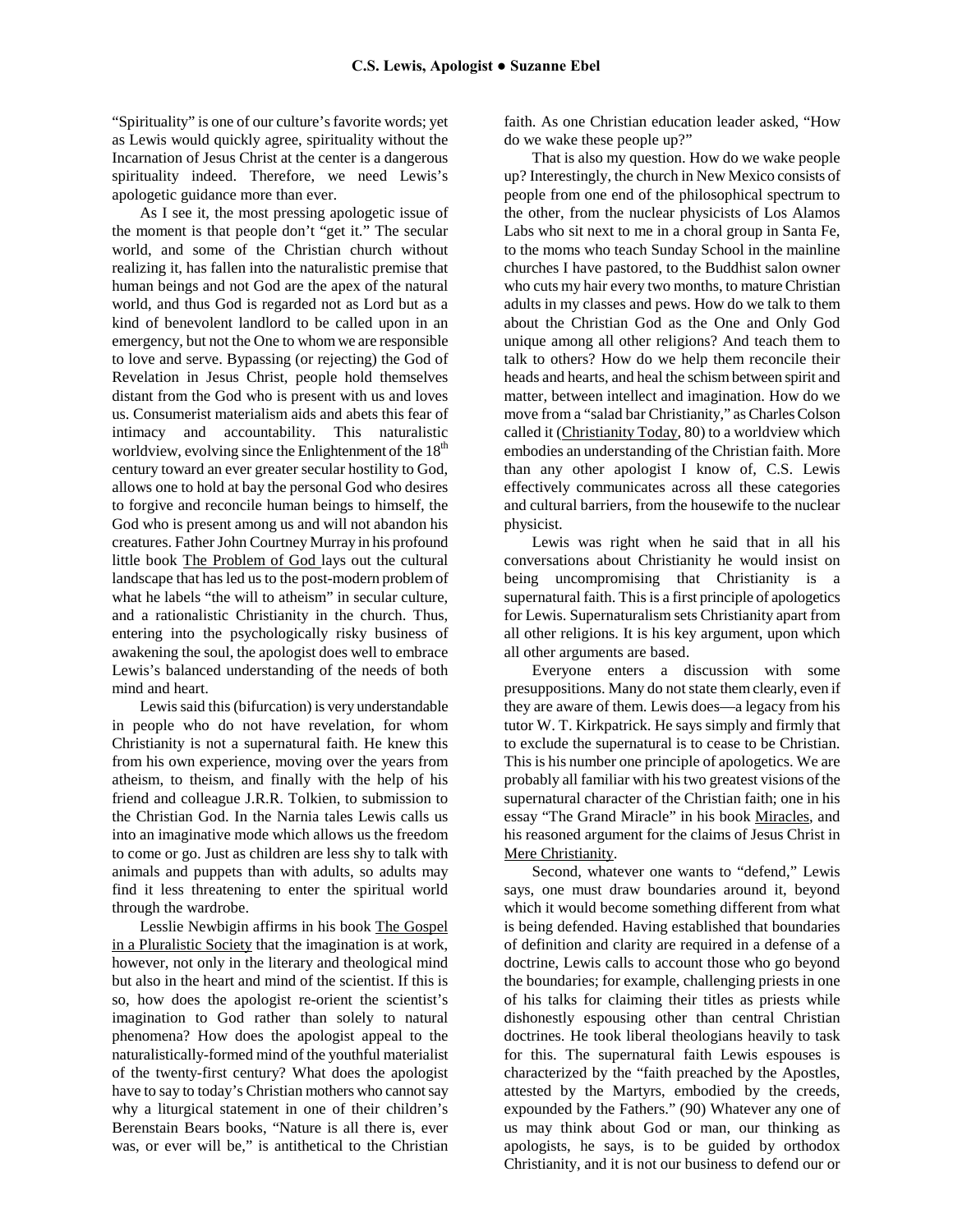anyone else's *opinions.* The apologist must always distinguish between his personal opinion and God's.

Close on the heels of this, however, comes a third principle of apologetics which is that we must keep up with current thinking on a subject, so as to be able to answer the questions it poses to us with real Christian answers. He encourages young people to go into their chosen professions in various subjects, so we can have "more little books by Christians on other subjects" with a latent Christian message, rather than "more little books about Christianity." (92) Following the same line of thinking, he says, "Our faith is not very likely to be shaken by any book on Hinduism. But if, whenever we read an elementary book on Geology . . . we found its implications were Hindu, that would shake us." (93)

Another principle of Lewis's is that it is our business to present what is timeless, but in contemporary language. It reminds me of something one of my earliest adult Sunday School teachers at Menlo Park Presbyterian said after reading the third chapter of Titus: "In other words, God don't make no junk!" This startling use of contemporary slang made an indelible impression. Of course, these are words Lewis himself would never have used. Instead, he would write: "All this time the Lion's song, and his stately prowl, to and fro, backwards and forwards, was going on . . . When a line of dark firs sprung up on a ridge . . . they were connected with a series of deep, prolonged notes which the Lion had sung a second before. And when he burst into a rapid series of light notes, . . . primroses suddenly appeared in every direction. Thus . . . when you listened to his song you *heard* the things he was making up: when you looked round you, you *saw* them. This was so exciting there was no time to be afraid." (The Magician's Nephew, ch. 9) The profound theological insight into creation is made wondrous in its childlike simplicity. We enjoy his uncanny ability to write or speak in the language of his audience in a different way in his letters to Mary, a hypochondriac American woman with whom Lewis corresponded over many years. In these letters we find a thoughtful and sensitive personal give and take filled with orthodox Christian theology. From simple letters to sophisticated essays, Lewis models for us the attempt to understand and sympathize with his audience.

In his essay "The Funeral of a Great Myth" (Christian Reflections 89) Lewis demolishes brilliantly the power of the Myth of Developmentalism in popular evolutionary theory. But at the end of the argument, he reminds the reader, sympathizing with the desire to embrace such a myth: "It is our painful duty to wake the world from an enchantment." (93). Even though he has debunked the myth, he does not leave his opponent crushed, but tries to find common ground with him. He writes, "In the meantime, we must treat the Myth with respect. It was all (on a certain level) nonsense: but a man would be a dull dog if he could not feel the thrill and charm of it." (93) Because the Myth of

Developmentalism is an offshoot of a true scientific theory of Evolution, Lewis enters with sympathy into the argument, but then invites us to consider the true Evolution:

People ask when the next step in evolution the step to something beyond man—will happen. But on the Christian view, it has happened already. In Christ a new kind of man appeared: and the new kind of life which began in Him is to be put into us. The Christian thinks any good he does comes from the Christ-life inside him. He does not think God will love us because we are good, but that God will make us good because He loves us; just as the roof of a greenhouse does not attract the sun because it is bright, but becomes bright because the sun shines on it. (Mere Christianity, Bk 2, ch. 5)

Recently, after reading this passage in one of my classes a parishioner who is a scientist exclaimed: "That is the coolest thing I have ever heard!"

For Lewis, the divinity of Christ must be upheld even before addressing and defending the existence of God. Lewis observed that many arguers on the subject of the Incarnation would begin with the idea that Jesus was a "great human teacher" who was deified by his misguided followers. Lewis says we must not only drive home Jesus's own words and claims about himself (which of course he does brilliantly in Mere Christianity) but that we must not neglect the historicity of the scriptures—the Gospels.

Another point is that you would have to regard the accounts of the Man as being legends. I have read a great deal of legend and I am quite clear that the Gospels are not legend. They are not artistic enough to be legends. From an imaginative point of view, they are clumsy; they don't work up to things properly. There are no conversations that I know of in ancient literature like the Fourth Gospel. There is nothing, even in modern literature, until about a hundred years ago when the realistic novel came into existence. The authors write things simply because they had seen them. The strangest story of all is the story of the Resurrection. Something perfectly new in the history of the Universe had happened. Christ had defeated death. The Resurrection narratives record how a totally new mode of being has arisen in the Universe. Something new had appeared in the Universe: as new as the first coming of organic life. ("What Are We To Make of Jesus Christ," God in the Dock 157-160)